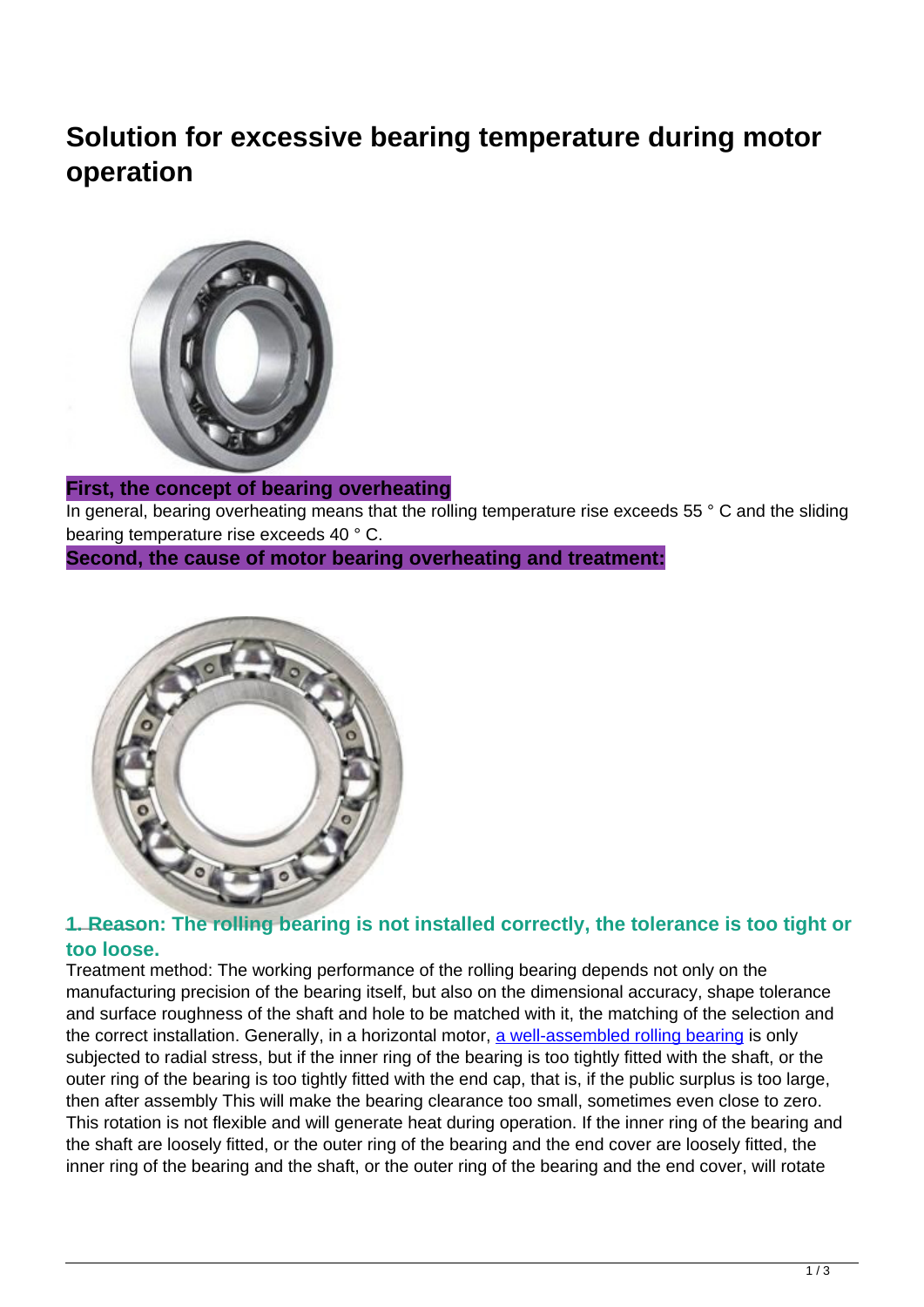relative to each other, causing frictional heating and causing the bearing. overheat. Usually, in the standard, the bearing inner ring inner diameter tolerance band of the reference part is moved below the zero line, and the tolerance band of the same shaft and the inner ring of the bearing are much tighter than the cooperation with the common reference hole. .



## **2, the reason: the grease is not properly selected or improperly used, the quality of the grease is not good or has deteriorated, or mixed with dust and impurities can cause the bearing to heat.**

Treatment method: too much or too little grease will cause the bearing to heat up. Because there is too much grease, there will be a lot of friction between the rotating part of the bearing and the grease. When the grease is too little, the dryness may occur. [Rubbing and getting hot.](http://www.ifompt.com/factory-25813-optimized-roll-bearings-for-iron-and-steel-industry) Therefore, the amount of grease must be adjusted to be approximately 1/2-2/3 of the volume of the bearing chamber. Unsuitable or deteriorated grease should be cleaned and replaced with a suitable clean grease.

### **3. Reason: The axial clearance between the outer bearing cap of the motor and the outer circumference of the rolling bearing is too small.**

Treatment: Large and medium-sized motors generally use ball bearings at the non-shaft end. The shaft end uses a roller bearing so that the rotor can freely expand when it is thermally expanded. For small motors, ball bearings are used at both ends, and there should be a proper gap between the outer bearing cap and the outer ring of the bearing. Otherwise, [the bearing may be heated](http://www.ifompt.com/factory-25814-hydrostatic-centripetal-bearing) due to excessive thermal elongation in the axial direction. When this happens, the front or rear bearing cover should be removed a little, or a thin paper pad should be placed between the bearing cap and the end cap to form a sufficient gap between the outer bearing cap and the outer ring of the bearing. Clearance.

### **4. Reason: The end caps or bearing caps on both sides of the motor are not installed.**

Treatment method: If the end caps or bearing caps on both sides of the motor are not parallel or the nozzles are not tight, [the balls will rotate out of the orbit and heat up](http://www.ifompt.com/factory-25812-special-heavy-loading-agricultural-bearing-industry). The end caps or bearing caps on both sides must be re-flattened and tightened evenly with bolts.